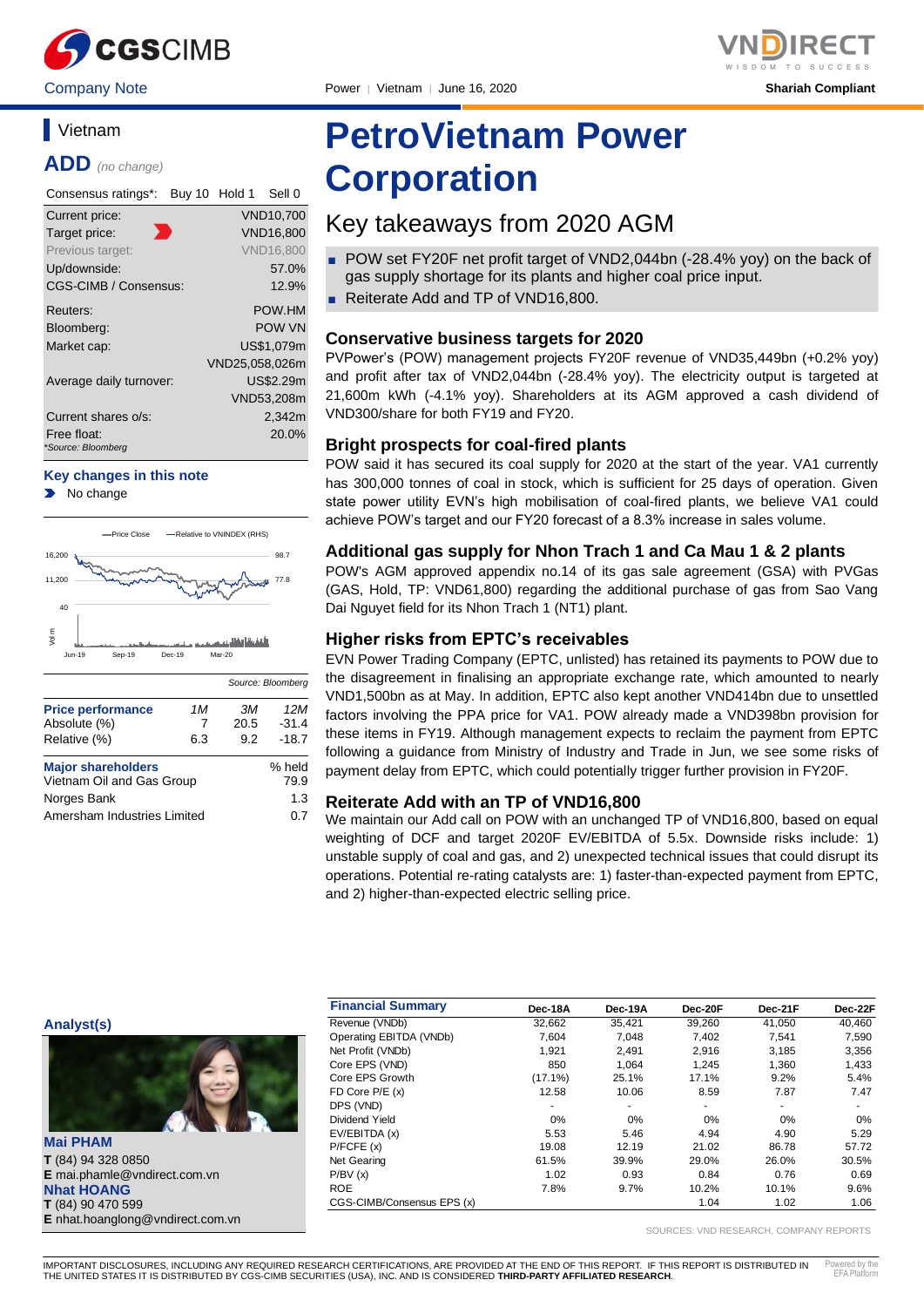



## Key takeaways from 2020 AGM

## **1H20F net profit already accounts for 53% our full-year forecast**

| <b>Figure 1: Preliminary 1H20 business results</b> |              |        |           |           |                 |                                        |                            |
|----------------------------------------------------|--------------|--------|-----------|-----------|-----------------|----------------------------------------|----------------------------|
|                                                    |              | 2019   | 2020-plan | est. 1H20 | Our<br>forecast | est.1H20/Our<br>forecast (%)           | est.<br>1H20/2020-<br>plan |
| Sales volume                                       | m kWh        | 22.526 | 21.600    | 10.974    | 22.128          | 49,6%                                  | 50,8%                      |
| Gas-fired                                          | m kWh        | 15.763 | 14.169    | <b>NA</b> | 15.051          |                                        |                            |
| Hydropower m kWh                                   |              | 1.008  | 1.182     | <b>NA</b> | 1.227           |                                        |                            |
| Coal-fired                                         | m kWh        | 5.770  | 6.248     | <b>NA</b> | 5.850           |                                        |                            |
| Revenue                                            | <b>VNDbn</b> | 35.374 | 35.449    | 16.175    | 39.260          | 41.2%                                  | 45,6%                      |
| Profit after tax                                   | <b>VNDbn</b> | 2.855  | 2.044     | 1.553     | 2.916           | 53.3%                                  | 76.0%                      |
|                                                    |              |        |           |           |                 | SOURCES: VND RESEARCH, COMPANY REPORTS |                            |

**M**anagement expects a decline in FY20F net profit due to 1) higher coal input cost vs. FY19, 2) lower power purchasing agreement (PPA) price for Ca Mau 1 & 2 plants following their contract renegotiation in FY20, 3) lower volumes from gas-fired and hydropower plants, and 4) higher FX loss. However, we think POW's FY20F guidance is quite conservative, as its preliminary 1H20F net profit already account for 76.0% of its full-year target and 53.3% of our FY20 forecast, driven by stronger-than-expected performance at Vung Ang 1 (VA1) plant.

## **Additional gas supply for Nhon Trach 1 and Ca Mau 1 & 2 plants**

Due to the gas deterioration at Block 6.1 and 11.2, leading to the suspension of Nhon Trach 1. Therefore, POW has to purchase additional gas from Sao Vang Dai Nguyet field for its Nhon Trach 1 (NT1) plant. The gas price is calculated as the higher of 46% MFOC (average monthly fuel oil price on Singapore market according to Platt's Magazine) and wellhead price of US\$6.99/mmbtu plus transportation tariff. The first day of delivery is expected to be no later than 31 Jan 2021.

The AGM also approved the purchase of additional gas from Petronas Malaysia for Ca Mau 1 & 2 plants at the price of 12.7% Brent (29 Feb 2020-31 Dec 2026) and 13.7% Brent (1 Jan 2027-31 Dec 2031). Hence, we expect the gas supply problem of its gas-based plants to be solved by FY21F.

## **Heavy capex planned on new gas-fired plants in 2021-35F**

The company targets a power generation capacity of nearly 10,000MW by 2035F, more than double its current capacity of 4,200MW. Key projects in the pipeline include LNG-based power plants Nhon Trach 3 & 4 (total capacity: 1,500MW; capex: VND32tr) in 2023-24F; Mien Trung 1 & 2 gas-fired power plants (total capacity: 1,500MW) in 2025F, and Quang Ninh gas-fired power plants (capacity: 1,500MW) in 2026-35F. Furthermore, POW targets 1,000MW in renewable energy by 2035F; this would include solar power and wind power plants.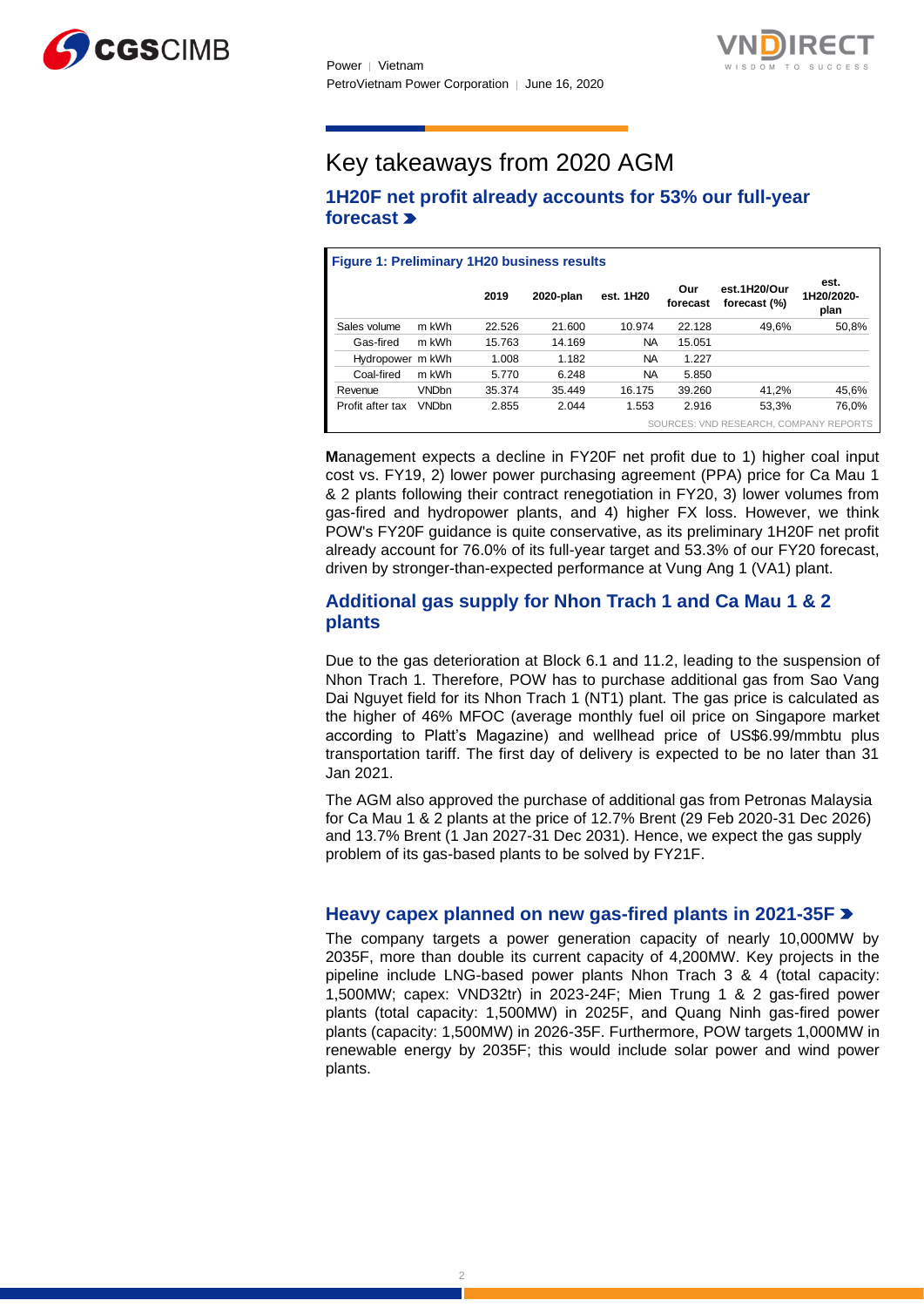

Power │ Vietnam PetroVietnam Power Corporation | June 16, 2020



|                              |              | 2021-2025 | 2026-2030 | 2031-2035 |
|------------------------------|--------------|-----------|-----------|-----------|
| Pow - total capacity         | <b>MW</b>    |           |           |           |
| Min                          | <b>MW</b>    | 5,760     | 5,760     | 5,760     |
| Max                          | <b>MW</b>    | 7,260     | 8,960     | 9,560     |
| Average                      | <b>MW</b>    | 6,510     | 7.360     | 7,660     |
| % vs total national capacity |              | 8%        | 7%        | 5%        |
| <b>Electricity output</b>    | m kWh        |           |           |           |
| Min                          | m kWh        | 22,000    | 30,000    | 30,000    |
| Max                          | m kWh        | 24,000    | 45,000    | 47,000    |
| Acc. Output                  | bn kWh       | 120-122   | 148-226   | 147-240   |
| <b>Accumulated revenue</b>   |              |           |           |           |
| Min                          | <b>VNDbn</b> | 215,000   | 359,000   | 410,000   |
| Max                          | <b>VNDbn</b> | 221,000   | 534.000   | 624,000   |
| Average                      | <b>VNDbn</b> | 218.000   | 446,500   | 517,000   |
| Average per year             | <b>VNDbn</b> | 43,600    | 89,300    | 103,400   |
| Accumulated profit after tax |              |           |           |           |
| Min                          | <b>VNDbn</b> | 10.000    | 16,000    | 21,000    |
| Max                          | <b>VNDbn</b> | 12.000    | 18.000    | 31,000    |
| Average                      | <b>VNDbn</b> | 11,000    | 17,000    | 26,000    |
| Average per year             | <b>VNDbn</b> | 2,200     | 3,400     | 5,200     |
| <b>CAPEX</b>                 |              |           |           |           |
| Min                          | <b>VNDbn</b> | 28,000    | 300       | 300       |
| Max                          | <b>VNDbn</b> | 30.000    | 4,200     | 1.900     |

#### SOURCES: VND RESEARCH, COMPANY REPORTS

## **Figure 3: Peer comparison**

| Peer company                             | Ticker         | Recom<br>٠ | Price  | <b>TP</b> | <b>Market</b><br>cap |            | P/E(x)             | 3-yr EPS<br><b>CAGR</b>                                                    | P/BV(x)    |                    | EV/EBITDA (x) |                    | <b>ROE</b>    | D/E        |
|------------------------------------------|----------------|------------|--------|-----------|----------------------|------------|--------------------|----------------------------------------------------------------------------|------------|--------------------|---------------|--------------------|---------------|------------|
|                                          |                |            | LC\$   | LC\$      | US\$ m               | <b>TTM</b> | CY <sub>20</sub> F |                                                                            | <b>TTM</b> | CY <sub>20</sub> F | <b>TTM</b>    | CY <sub>20</sub> F | $\frac{0}{0}$ | x          |
| International peers                      |                |            |        |           |                      |            |                    |                                                                            |            |                    |               |                    |               |            |
| First Gen Corp                           | <b>FGEN PM</b> | <b>NR</b>  | 20.8   | <b>NA</b> | 1,473.7              | 5.61       | 6.56               | 29.66                                                                      | 0.71       | 0.61               | 4.27          | 4.19               |               | 13.25 0.75 |
| An Hui Wenergy Co Ltd                    | 000543 CH      | <b>NR</b>  | 3.9    | <b>NA</b> | 1,251.3              | 10.57      | <b>NA</b>          | 94.22                                                                      | 0.66       | <b>NA</b>          | <b>NA</b>     | <b>NA</b>          | 6.25          | 0.61       |
| Dian Swastatika Sentosa Tbk PT           | <b>DSSA IJ</b> | <b>NR</b>  | 21,975 | <b>NA</b> | 1.049.5              | 23.78      | <b>NA</b>          | 6.73                                                                       | 0.80       | <b>NA</b>          | 8.38          | <b>NA</b>          |               | 3.5 0.84   |
| <b>SJVN Ltd</b>                          | <b>SJVN IN</b> | <b>NR</b>  | 21.0   | <b>NA</b> | 1,137.7              | 6.05       | <b>NA</b>          | 1.97                                                                       | 0.73       | <b>NA</b>          | <b>NA</b>     | NA.                |               | 12.42 0.19 |
| Malakoff Corp Bhd                        | <b>MLK MK</b>  | <b>ADD</b> | 0.9    | 1.05      | 1,006.1              | 12.88      | 13.93              | $-1.67$                                                                    | 0.67       | 0.72               | 4.98          | 5.29               |               | 5.43 1.86  |
| <b>JSW Energy Ltd</b>                    | <b>JSW IN</b>  | <b>NR</b>  | 47.5   | <b>NA</b> | 983.7                | 7.08       | <b>NA</b>          | 251.26                                                                     | 0.67       | <b>NA</b>          | 5.11          | <b>NA</b>          | 9.37          | 0.71       |
| Goudian Changyuan Electric Pow 000966 CH |                | <b>NR</b>  | 3.7    | <b>NA</b> | 602.4                | 10.52      | 6.08               | <b>NA</b>                                                                  | 0.98       | 0.92               | <b>NA</b>     | 5.15               | 9.6           | 0.92       |
| Average                                  |                |            |        |           | 1,072.1              | 10.93      | 8.86               | 63.70                                                                      | 0.75       | 0.75               | 5.69          | 4.88               | 8.55          | 0.84       |
| <b>Domestic peers</b>                    |                |            |        |           |                      |            |                    |                                                                            |            |                    |               |                    |               |            |
| Power Generation Corp 3 Co Ltd           | <b>PGV VN</b>  | <b>NR</b>  | 10,100 | <b>NA</b> | 1,127.4              | 12.6 NA    |                    | <b>NA</b>                                                                  | 0.92       | <b>NA</b>          | 7.61          | <b>NA</b>          |               | 7.93 4.66  |
| Hai Phong Thermal Power JSC              | <b>HND VN</b>  | <b>NR</b>  | 17.400 | <b>NA</b> | 382.7                | 7.42       | 6.53               | 73.64                                                                      | 1.40       | <b>NA</b>          | 3.93          | 3.84               |               | 19.72 0.87 |
| Pha Lai Thermal JSC                      | <b>PPC VN</b>  | <b>NR</b>  | 23.950 | <b>NA</b> | 333.6                | 6.66       | 8.02               | 24.29                                                                      | 1.26       | 1.23               | 6.33          | 6.94               | 19.34         | 0.02       |
| PetroVietnam Nhon Trach 2 Power NT2 VN   |                | <b>NR</b>  | 20,100 | <b>NA</b> | 262.4                | 7.90       | 8.14               | $-11.46$                                                                   | 1.34       | 1.34               | 4.53          | 4.97               | 18.07         | 0.45       |
| Average                                  |                |            |        |           | 526.5                | 8.65       | 7.56               | 28.82                                                                      | 1.23       | 1.29               | 5.60          | 5.25               | 16.27         | 1.50       |
| <b>PetroVietnam Power Corp</b>           | <b>POW VN</b>  | <b>ADD</b> | 10,700 | 16,800    | 1,079.0              | 10.31      | 8.35               | 13.2                                                                       | 0.92       | 0.84               | 5.68          | 4.94               |               | 10.2 0.59  |
|                                          |                |            |        |           |                      |            |                    | SOURCES: VND RESEARCH, COMPANY REPORTS, Bloomberg (Data as at 16 Jun 2020) |            |                    |               |                    |               |            |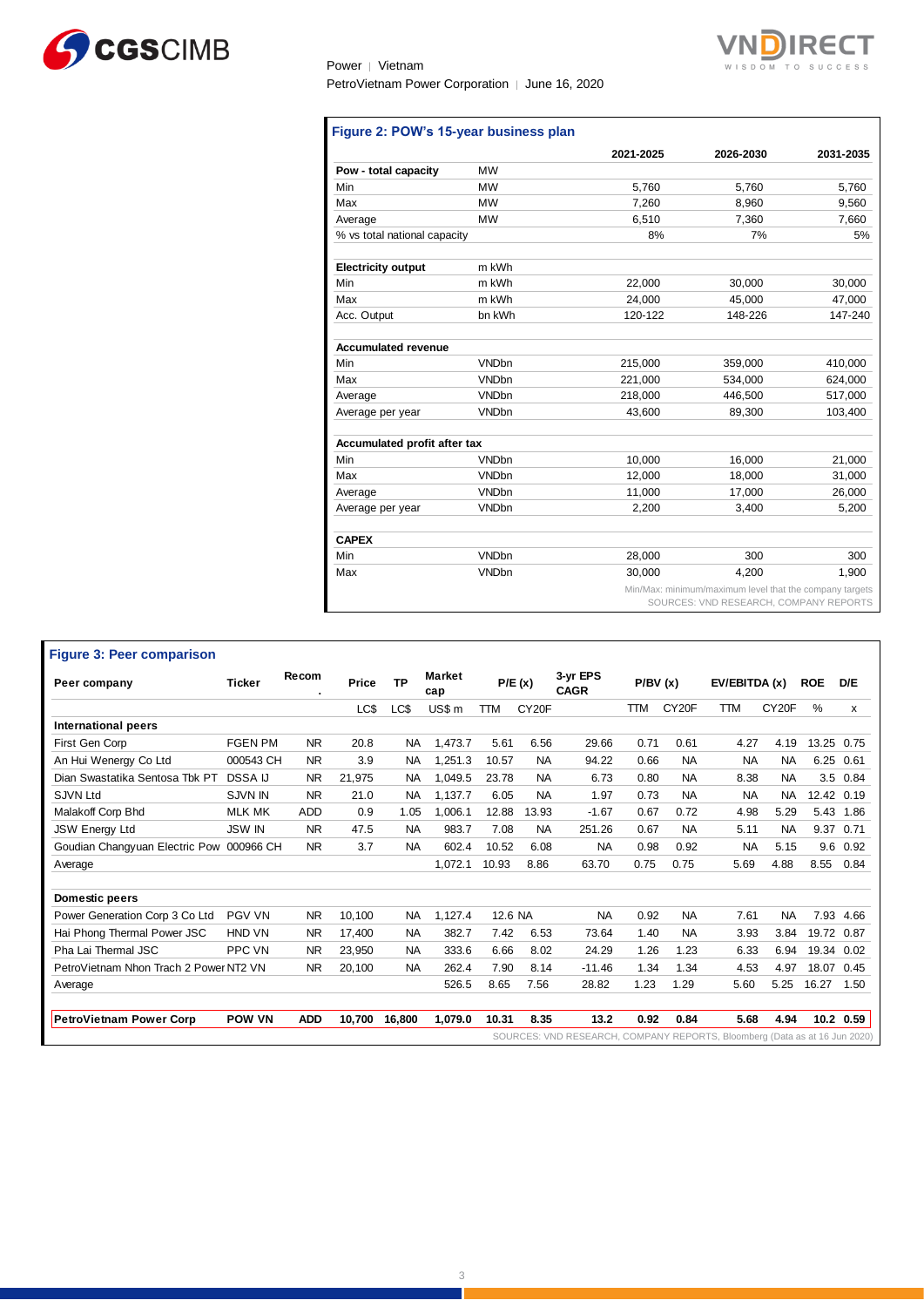

Power │ Vietnam PetroVietnam Power Corporation │ June 16, 2020



## **BY THE NUMBERS**



#### **Profit & Loss**

| (VNDb)                                    | Dec-18A  | Dec-19A  | Dec-20F | Dec-21F | Dec-22F  |
|-------------------------------------------|----------|----------|---------|---------|----------|
| <b>Total Net Revenues</b>                 | 32,662   | 35,421   | 39,260  | 41,050  | 40,460   |
| <b>Gross Profit</b>                       | 4.477    | 5,123    | 5,925   | 6,057   | 6,103    |
| <b>Operating EBITDA</b>                   | 7,604    | 7,048    | 7,402   | 7,541   | 7,590    |
| Depreciation And Amortisation             | (3,920)  | (3, 132) | (2,654) | (2,654) | (2,654)  |
| <b>Operating EBIT</b>                     | 3,683    | 3,917    | 4,747   | 4,887   | 4,936    |
| Financial Income/(Expense)                | (1, 264) | (877)    | (917)   | (704)   | (493)    |
| Pretax Income/(Loss) from Assoc.          | 50       | 57       | 60      | 60      | 60       |
| Non-Operating Income/(Expense)            | 22       | 48       | 15      | 17      | 22       |
| Profit Before Tax (pre-El)                | 2,492    | 3,145    | 3,905   | 4,260   | 4,524    |
| <b>Exceptional Items</b>                  | U        | U        | U       | O       | 0        |
| <b>Pre-tax Profit</b>                     | 2,492    | 3,145    | 3,905   | 4,260   | 4,524    |
| Taxation                                  | (205)    | (307)    | (584)   | (632)   | (702)    |
| Exceptional Income - post-tax             | 0        | U        | U       | O       | 0        |
| <b>Profit After Tax</b>                   | 2,287    | 2,837    | 3,321   | 3,628   | 3,822    |
| Minority Interests                        | (366)    | (346)    | (406)   | (443)   | (467)    |
| <b>Preferred Dividends</b>                | O        | 0        | 0       | 0       | O        |
| FX Gain/(Loss) - post tax                 | 0        | $\Omega$ | U       | 0       | 0        |
| Other Adjustments - post-tax              | 0        | 0        | 0       | 0       | $\Omega$ |
| <b>Net Profit</b>                         | 1,921    | 2,491    | 2,916   | 3,185   | 3,356    |
| <b>Recurring Net Profit</b>               | 1,921    | 2,491    | 2,916   | 3,185   | 3,356    |
| <b>Fully Diluted Recurring Net Profit</b> | 1,921    | 2,491    | 2,916   | 3,185   | 3,356    |

#### **Cash Flow**

| (VNDb)                           | Dec-18A  | Dec-19A  | Dec-20F  | Dec-21F  | Dec-22F  |
|----------------------------------|----------|----------|----------|----------|----------|
|                                  |          |          |          |          |          |
| <b>EBITDA</b>                    | 7,604    | 7,048    | 7,402    | 7,541    | 7,590    |
| Cash Flow from Invt. & Assoc.    | 0        | 0        | 0        | 0        | $\Omega$ |
| Change In Working Capital        | (1, 114) | (2,057)  | (312)    | 618      | (449)    |
| (Incr)/Decr in Total Provisions  | (69)     | 766      | 0        | 0        | $\Omega$ |
| Other Non-Cash (Income)/Expense  | 22       | 48       | 15       | 17       | 22       |
| Other Operating Cashflow         | (45)     | 24       | (160)    | (96)     | 92       |
| Net Interest (Paid)/Received     | (1, 307) | (1, 152) | (1,007)  | (890)    | (750)    |
| <b>Tax Paid</b>                  | (96)     | (326)    | (584)    | (632)    | (702)    |
| <b>Cashflow From Operations</b>  | 4,996    | 4,352    | 5,354    | 6,558    | 5,803    |
| Capex                            | (219)    | (137)    | (3,264)  | (6, 741) | (8, 859) |
| Disposals Of FAs/subsidiaries    | 125      | 4        | O        | O        | 0        |
| Acq. Of Subsidiaries/investments | 891      | (207)    | (606)    | (760)    | (420)    |
| Other Investing Cashflow         | 759      | 299      | 174      | 228      | 276      |
| <b>Cash Flow From Investing</b>  | 1,555    | (42)     | (3,696)  | (7, 273) | (9,003)  |
| Debt Raised/(repaid)             | (5, 284) | (2, 254) | (466)    | 1,003    | 3,635    |
| Proceeds From Issue Of Shares    | O        | 2        | 0        | 0        | $\Omega$ |
| Shares Repurchased               | 0        | 0        | 0        | 0        | $\Omega$ |
| Dividends Paid                   | (349)    | (119)    | $\Omega$ | $\Omega$ | $\Omega$ |
| <b>Preferred Dividends</b>       | 0        | 0        | $\Omega$ | $\Omega$ | $\Omega$ |
| <b>Other Financing Cashflow</b>  | $\Omega$ | 0        | 79       | 14       | (5)      |
| <b>Cash Flow From Financing</b>  | (5,633)  | (2,370)  | (386)    | 1,017    | 3,630    |
| <b>Total Cash Generated</b>      | 919      | 1,940    | 1,272    | 303      | 429      |
| <b>Free Cashflow To Equity</b>   | 1,267    | 2,056    | 1,192    | 289      | 434      |
| <b>Free Cashflow To Firm</b>     | 7,858    | 5,462    | 2,665    | 176      | (2, 450) |

SOURCES: VND RESEARCH, COMPANY REPORTS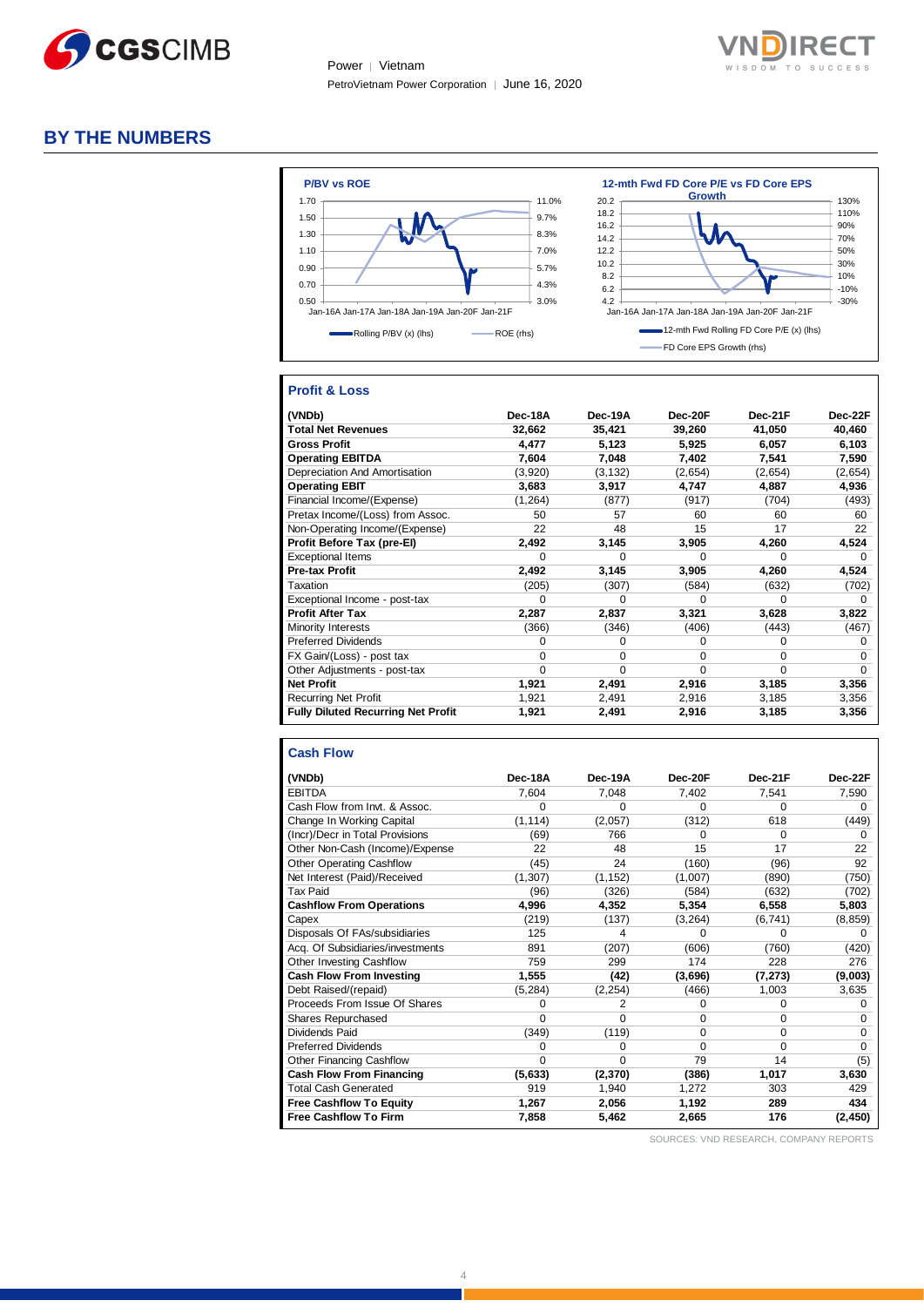

Power | Vietnam PetroVietnam Power Corporation │ June 16, 2020



## **BY THE NUMBERS… cont'd**

| <b>Balance Sheet</b>                       |         |         |         |          |         |
|--------------------------------------------|---------|---------|---------|----------|---------|
| (VNDb)                                     | Dec-18A | Dec-19A | Dec-20F | Dec-21F  | Dec-22F |
| <b>Total Cash And Equivalents</b>          | 3.361   | 5.741   | 7.619   | 8.682    | 9,532   |
| <b>Total Debtors</b>                       | 7.531   | 8.701   | 9.597   | 9.470    | 9,498   |
| Inventories                                | 4.187   | 3.912   | 4.549   | 4.748    | 4.647   |
| <b>Total Other Current Assets</b>          | 172     | 192     | 226     | 224      | 224     |
| <b>Total Current Assets</b>                | 15,251  | 18,546  | 21,990  | 23,125   | 23,901  |
| <b>Fixed Assets</b>                        | 40,113  | 37,250  | 35,465  | 36,769   | 41,279  |
| <b>Total Investments</b>                   | 1.314   | 1.205   | 3.659   | 6.501    | 8.255   |
| <b>Intangible Assets</b>                   | 64      | 71      | 71      | 71       | 71      |
| <b>Total Other Non-Current Assets</b>      | 1.369   | 1,097   | 1.184   | 1.150    | 1.099   |
| <b>Total Non-current Assets</b>            | 42.860  | 39,623  | 40.379  | 44.491   | 50.705  |
| Short-term Debt                            | 706     | 3,954   | 7,028   | 8,367    | 8,896   |
| Current Portion of Long-Term Debt          | 5.848   | 5.195   | 4.000   | 2.000    | 1.330   |
| <b>Total Creditors</b>                     | 5,900   | 6,684   | 6,977   | 7,128    | 7,108   |
| <b>Other Current Liabilities</b>           | 5,116   | 3,598   | 4,559   | 5,098    | 4,595   |
| <b>Total Current Liabilities</b>           | 17,571  | 19,431  | 22.565  | 22.592   | 21,929  |
| <b>Total Long-term Debt</b>                | 13.304  | 8.406   | 6.146   | 7.852    | 11,645  |
| Hybrid Debt - Debt Component               | 0       | 0       | 0       | $\Omega$ | 0       |
| <b>Total Other Non-Current Liabilities</b> | 422     | 729     | 656     | 526      | 568     |
| <b>Total Non-current Liabilities</b>       | 13,725  | 9.135   | 6.801   | 8.377    | 12,212  |
| <b>Total Provisions</b>                    | 0       | 0       | 0       | $\Omega$ | 0       |
| <b>Total Liabilities</b>                   | 31,296  | 28,565  | 29,366  | 30,970   | 34,142  |
| Shareholders' Equity                       | 24,506  | 26,979  | 29,974  | 33,174   | 36,525  |
| Minority Interests                         | 2.309   | 2.624   | 3,029   | 3.472    | 3,939   |
| <b>Total Equity</b>                        | 26,815  | 29,603  | 33,004  | 36,646   | 40,464  |

## **Key Ratios**

|                                  | Dec-18A   | Dec-19A    | Dec-20F   | Dec-21F | Dec-22F   |
|----------------------------------|-----------|------------|-----------|---------|-----------|
| Revenue Growth                   | 9.9%      | 8.4%       | 10.8%     | 4.6%    | $(1.4\%)$ |
| Operating EBITDA Growth          | (9.73%)   | $(7.31\%)$ | 5.01%     | 1.88%   | 0.65%     |
| Operating EBITDA Margin          | 23.3%     | 19.9%      | 18.9%     | 18.4%   | 18.8%     |
| Net Cash Per Share (VND)         | (7,044)   | (5,045)    | (4,080)   | (4,072) | (5,269)   |
| BVPS (VND)                       | 10.464    | 11,520     | 12.799    | 14,165  | 15,596    |
| <b>Gross Interest Cover</b>      | 2.82      | 3.40       | 4.71      | 5.49    | 6.58      |
| <b>Effective Tax Rate</b>        | 8.2%      | 9.8%       | 15.0%     | 14.8%   | 15.5%     |
| Net Dividend Payout Ratio        | <b>NA</b> | <b>NA</b>  | <b>NA</b> | NA.     | NA.       |
| <b>Accounts Receivables Days</b> | 79.76     | 83.63      | 85.29     | 84.77   | 85.56     |
| <b>Inventory Days</b>            | 49.99     | 48.78      | 46.45     | 48.49   | 49.91     |
| <b>Accounts Payables Days</b>    | 70.85     | 75.80      | 74.99     | 73.56   | 75.62     |
| <b>ROIC (%)</b>                  | 7.6%      | 9.2%       | 11.6%     | 12.4%   | 12.3%     |
| ROCE (%)                         | 8.5%      | $9.0\%$    | 10.1%     | 9.7%    | 8.9%      |
| Return On Average Assets         | 6.33%     | 6.92%      | 8.00%     | 7.64%   | 7.06%     |

| <b>Key Drivers</b>               |            |          |          |            |            |
|----------------------------------|------------|----------|----------|------------|------------|
|                                  | Dec-18A    | Dec-19A  | Dec-20F  | Dec-21F    | Dec-22F    |
| Power Despatched (GWh)           | 21.007.0   | 22.540.3 | 22.128.0 | 22.346.7   | 21.614.6   |
| Capacity (MW)                    | 4.208.2    | 4.208.2  | 4.205.0  | 4.205.0    | 4.205.0    |
| Average Capacity Utilisation (%) | 57.0%      | 61.1%    | 60.1%    | 60.7%      | 58.7%      |
| Avg tariff/ASP per kwh (% chq)   | 8.0%       | 0.3%     | 13.2%    | 3.5%       | 1.9%       |
| Fuel Cost Per Kwh (% Change)     | 16.9%      | $-3.4%$  | 29.4%    | 5.8%       | 1.3%       |
| Industry Reserve Margin (%)      | <b>N/A</b> | N/A      | N/A      | <b>N/A</b> | <b>N/A</b> |

SOURCES: VND RESEARCH, COMPANY REPORTS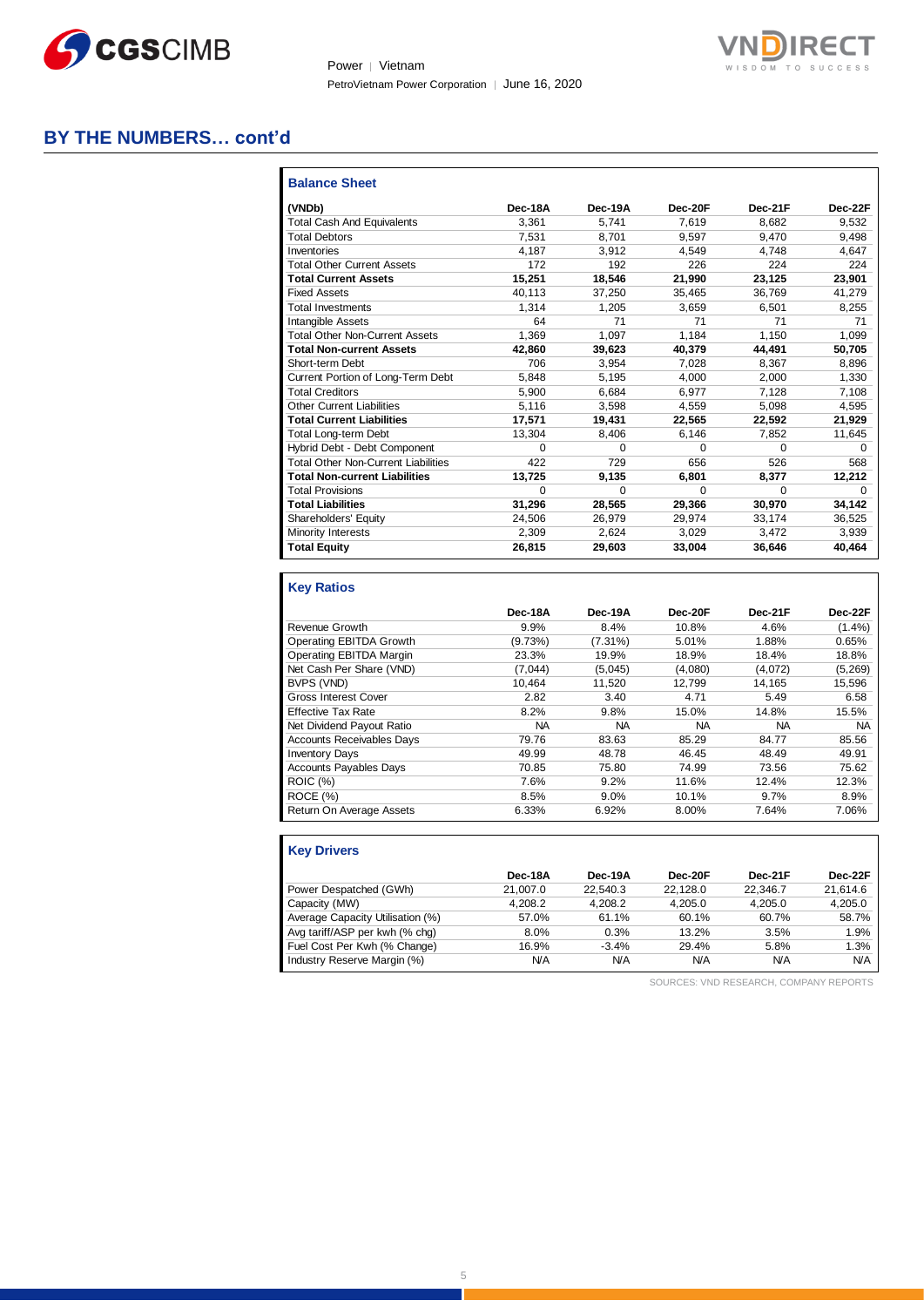



#### **DISCLAIMER**

The content of this report (including the views and opinions expressed therein, and the information comprised therein) has been prepared by and belongs to VNDIRECT Securities Corporation, and is distributed by CGS-CIMB pursuant to an arrangement between VNDIRECT Securities Corporation and CGS-CIMB. VNDIRECT Securities Corporation is not an affiliate of CGS-CIMB.

This report is not directed to, or intended for distribution to or use by, any person or entity who is a citizen or resident of or located in any locality, state, country or other jurisdiction where such distribution, publication, availability or use would be contrary to law or regulation.

By accepting this report, the recipient hereof represents and warrants that he is entitled to receive such report in accordance with the restrictions set forth below and agrees to be bound by the limitations contained herein (including the "Restrictions on Distributions" set out below). Any failure to comply with these limitations may constitute a violation of law. This publication is being supplied to you strictly on the basis that it will remain confidential. No part of this report may be (i) copied, photocopied, duplicated, stored or reproduced in any form by any means or (ii) redistributed or passed on, directly or indirectly, to any other person in whole or in part, for any purpose without the prior written consent of CGS-CIMB.

The information contained in this research report is prepared from data believed to be correct and reliable at the time of issue of this report.

VNDIRECT Securities Corporation may or may not issue regular reports on the subject matter of this report at any frequency and may cease to do so or change the periodicity of reports at any time. Neither VNDIRECT Securities Corporation nor CGS-CIMB is under any obligation to update this report in the event of a material change to the information contained in this report. Neither VNDIRECT Securities Corporation nor CGS-CIMB has any and will accept any, obligation to (i) check or ensure that the contents of this report remain current, reliable or relevant, (ii) ensure that the content of this report constitutes all the information a prospective investor may require, (iii) ensure the adequacy, accuracy, completeness, reliability or fairness of any views, opinions and information, and accordingly, VNDIRECT Securities Corporation, CGS-CIMB and their respective affiliates and related persons including China Galaxy International Financial Holdings Limited ("CGIFHL") and CIMB Group Sdn. Bhd. ("CIMBG") and their respective related corporations (and their respective directors, associates, connected persons and/or employees) shall not be liable in any manner whatsoever for any consequences (including but not limited to any direct, indirect or consequential losses, loss of profits and damages) of any reliance thereon or usage thereof. In particular, VNDIRECT Securities Corporation and CGS-CIMB disclaim all responsibility and liability for the views and opinions set out in this report.

Unless otherwise specified, this report is based upon reasonable sources. Such sources will, unless otherwise specified, for market data, be market data and prices available from the main stock exchange or market where the relevant security is listed, or, where appropriate, any other market. Information on the accounts and business of company(ies) will generally be based on published statements of the company(ies), information disseminated by regulatory information services, other publicly available information and information resulting from our research. Whilst every effort is made to ensure that statements of facts made in this report are accurate, all estimates, projections, forecasts, expressions of opinion and other subjective judgments contained in this report are based on assumptions considered to be reasonable as of the date of the document in which they are contained and must not be construed as a representation that the matters referred to therein will occur. Past performance is not a reliable indicator of future performance. The value of investments may go down as well as up and those investing may, depending on the investments in question, lose more than the initial investment. No report shall constitute an offer or an invitation by or on behalf of CGS-CIMB or VNDIRECT Securities Corporation, or their respective affiliates (including CGIFHL, CIMBG and their respective related corporations) to any person to buy or sell any investments.

CGS-CIMB and/or VNDIRECT Securities Corporation and/or their respective affiliates and related corporations (including CGIFHL, CIMBG and their respective related corporations), their respective directors, associates, connected parties and/or employees may own or have positions in securities of the company(ies) covered in this research report or any securities related thereto and may from time to time add to or dispose of, or may be materially interested in, any such securities. Further, CGS-CIMB and/or VNDIRECT Securities Corporation, and/or their respective affiliates and their respective related corporations (including CGIFHL, CIMBG and their respective related corporations) do and seek to do business with the company(ies) covered in this research report and may from time to time act as market maker or have assumed an underwriting commitment in securities of such company(ies), may sell them to or buy them from customers on a principal basis and may also perform or seek to perform significant investment banking, advisory, underwriting or placement services for or relating to such company(ies) as well as solicit such investment, advisory or other services from any entity mentioned in this report.

CGS-CIMBand/or VNDIRECT Securities Corporation and/or their respective affiliates (including CGIFHL, CIMBG and their respective related corporations) may enter into an agreement with the company(ies) covered in this report relating to the production of research reports. CGS-CIMB and/or VNDIRECT Securities Corporation may disclose the contents of this report to the company(ies) covered by it and may have amended the contents of this report following such disclosure.

The analyst responsible for the production of this report hereby certifies that the views expressed herein accurately and exclusively reflect his or her personal views and opinions about any and all of the issuers or securities analysed in this report and were prepared independently and autonomously. No part of the compensation of the analyst(s) was, is, or will be directly or indirectly related to the inclusion of specific recommendations(s) or view(s) in this report. The analyst(s) who prepared this research report is prohibited from receiving any compensation, incentive or bonus based on specific investment banking transactions or for providing a specific recommendation for, or view of, a particular company. Information barriers and other arrangements may be established where necessary to prevent conflicts of interests arising. However, the analyst(s) may receive compensation that is based on his/their coverage of company(ies) in the performance of his/their duties or the performance of his/their recommendations and the research personnel involved in the preparation of this report may also participate in the solicitation of the businesses as described above. In reviewing this research report, an investor should be aware that any or all of the foregoing, among other things, may give rise to real or potential conflicts of interest. Additional information is, subject to the duties of confidentiality, available on request.

The term "VNDIRECT Securities Corporation" shall, unless the context otherwise requires, mean VNDIRECT Securities Corporation and its affiliates, subsidiaries and related companies. The term "CGS-CIMB" shall denote, where appropriate, the relevant entity distributing or disseminating the report in the particular jurisdiction referenced below, or, in every other case except as otherwise stated herein, CGS-CIMB Securities International Pte. Ltd. and its affiliates, subsidiaries and related corporations.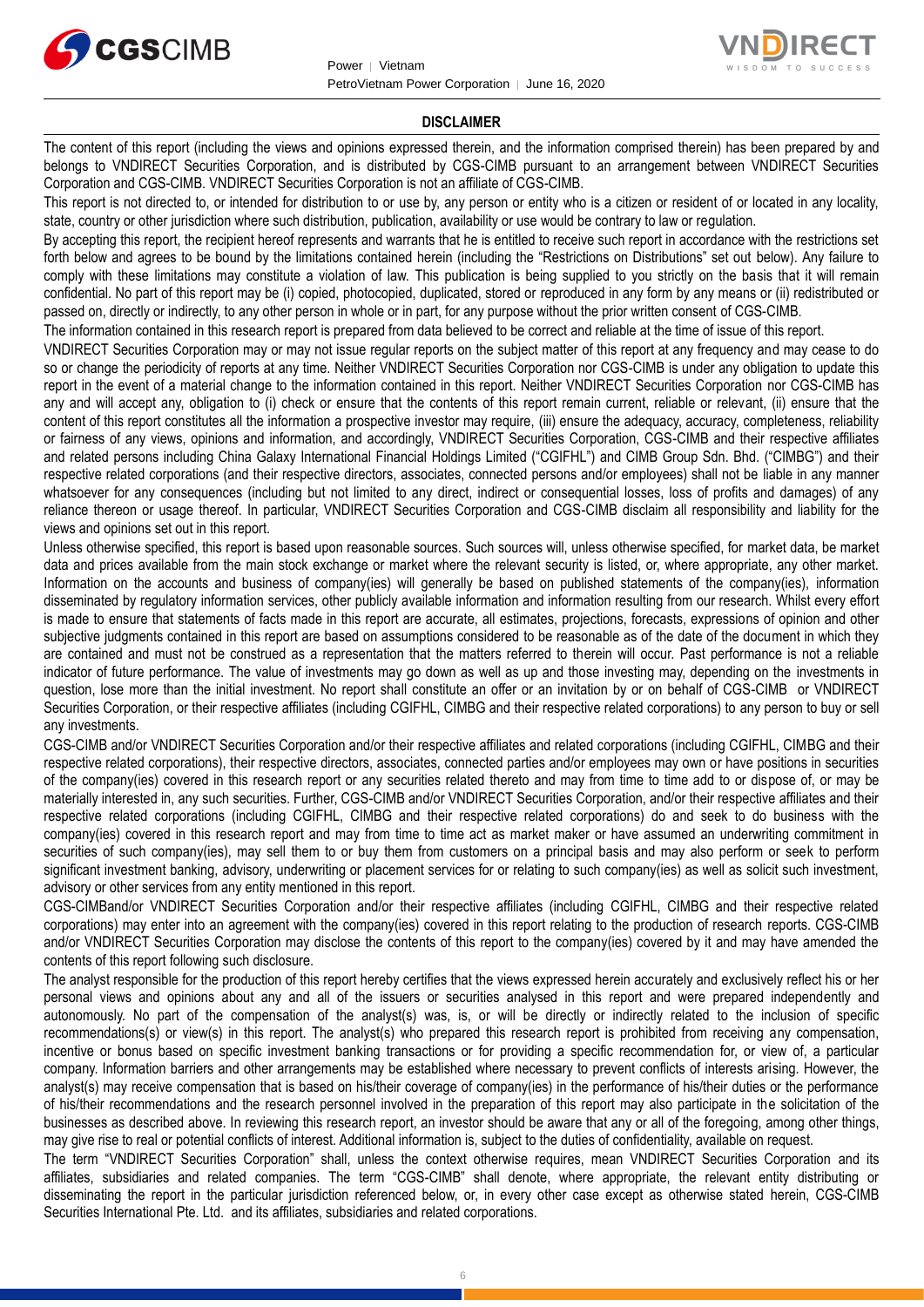



| <b>CGS-CIMB</b> |                                                                                   |                                                                 |
|-----------------|-----------------------------------------------------------------------------------|-----------------------------------------------------------------|
| Country         | <b>CGS-CIMB Entity</b>                                                            | <b>Regulated by</b>                                             |
| Hong Kong       | CGS-CIMB Securities (Hong Kong) Limited                                           | Securities and Futures Commission Hong Kong                     |
| India           | CGS-CIMB Securities (India) Private Limited                                       | Securities and Exchange Board of India (SEBI)                   |
| Indonesia       | PT CGS-CIMB Sekuritas Indonesia                                                   | Financial Services Authority of Indonesia                       |
| Malaysia        | CGS-CIMB Securities Sdn. Bhd. (formerly known<br>as Jupiter Securities Sdn. Bhd.) | Securities Commission Malaysia                                  |
| Singapore       | CGS-CIMB Research Pte. Ltd.                                                       | Monetary Authority of Singapore                                 |
| South Korea     | CGS-CIMB Securities (Hong Kong) Limited,<br>Korea Branch                          | Financial Services Commission and Financial Supervisory Service |
| Thailand        | CGS-CIMB Securities (Thailand) Co. Ltd.                                           | Securities and Exchange Commission Thailand                     |

(i) As of May 31, 2020 VNDIRECT Securities Corporation has a proprietary position in the securities (which may include but not limited to shares, warrants, call warrants and/or any other derivatives) in the following company or companies covered or recommended in this report:  $(a)$  -

(ii) As of June 16, 2020, the analyst(s) who prepared this report, and the associate(s), has / have an interest in the securities (which may include but not limited to shares, warrants, call warrants and/or any other derivatives) in the following company or companies covered or recommended in this report:

 $(a)$  -

This report does not purport to contain all the information that a prospective investor may require. CGS-CIMB, VNDIRECT Securities Corporation and their respective affiliates (including CGIFHL, CIMBG and their related corporations) do not make any guarantee, representation or warranty, express or implied, as to the adequacy, accuracy, completeness, reliability or fairness of any such information and opinion contained in this report. None of CGS-CIMB, VNDIRECT Securities Corporation and their respective affiliates and related persons (including CGIFHL, CIMBG and their related corporations) shall be liable in any manner whatsoever for any consequences (including but not limited to any direct, indirect or consequential losses, loss of profits and damages) of any reliance thereon or usage thereof.

This report is general in nature and has been prepared for information purposes only. It is intended for circulation amongst CGS-CIMB's and its affiliates' (including CGIFHL's, CIMBG's and their respective related corporations') clients generally and does not have regard to the specific investment objectives, financial situation and the particular needs of any specific person who may receive this report. The information and opinions in this report are not and should not be construed or considered as an offer, recommendation or solicitation to buy or sell the subject securities, related investments or other financial instruments or any derivative instrument, or any rights pertaining thereto.

Investors are advised to make their own independent evaluation of the information contained in this research report, consider their own individual investment objectives, financial situation and particular needs and consult their own professional and financial advisers as to the legal, business, financial, tax and other aspects before participating in any transaction in respect of the securities of company(ies) covered in this research report. The securities of such company(ies) may not be eligible for sale in all jurisdictions or to all categories of investors.

#### Restrictions on Distributions

**Australia:** Despite anything in this report to the contrary, this research is issued by VNDIRECT Securities Corporation and provided in Australia by CGS-CIMB Securities (Singapore) Pte. Ltd. and CGS-CIMB Securities (Hong Kong) Limited. This research is only available in Australia to persons who are "wholesale clients" (within the meaning of the Corporations Act 2001 (Cth) and is supplied solely for the use of such wholesale clients and shall not be distributed or passed on to any other person. You represent and warrant that if you are in Australia, you are a "wholesale client". This research is of a general nature only and has been prepared without taking into account the objectives, financial situation or needs of the individual recipient. CGS-CIMB Securities (Singapore) Pte. Ltd. and CGS-CIMB Securities (Hong Kong) Limited do not hold, and are not required to hold an Australian financial services license. CGS-CIMB Securities (Singapore) Pte. Ltd. and CGS-CIMB Securities (Hong Kong) Limited rely on "passporting" exemptions for entities appropriately licensed by the Monetary Authority of Singapore (under ASIC Class Order 03/1102) and the Securities and Futures Commission in Hong Kong (under ASIC Class Order 03/1103).

**Canada:** This research report has not been prepared in accordance with the disclosure requirements of Dealer Member Rule 3400 – Research Restrictions and Disclosure Requirements of the Investment Industry Regulatory Organization of Canada. For any research report distributed by CIBC, further disclosures related to CIBC conflicts of interest can be found at https://researchcentral.cibcwm.com.

**China:** For the purpose of this report, the People's Republic of China ("PRC") does not include the Hong Kong Special Administrative Region, the Macau Special Administrative Region or Taiwan. The distributor of this report has not been approved or licensed by the China Securities Regulatory Commission or any other relevant regulatory authority or governmental agency in the PRC. This report contains only marketing information. The distribution of this report is not an offer to buy or sell to any person within or outside PRC or a solicitation to any person within or outside of PRC to buy or sell any instruments described herein. This report is being issued outside the PRC to a limited number of institutional investors and may not be provided to any person other than the original recipient and may not be reproduced or used for any other purpose.

**France:** Only qualified investors within the meaning of French law shall have access to this report. This report shall not be considered as an offer to subscribe to, or used in connection with, any offer for subscription or sale or marketing or direct or indirect distribution of financial instruments and it is not intended as a solicitation for the purchase of any financial instrument.

**Germany:** This report is only directed at persons who are professional investors as defined in sec 31a(2) of the German Securities Trading Act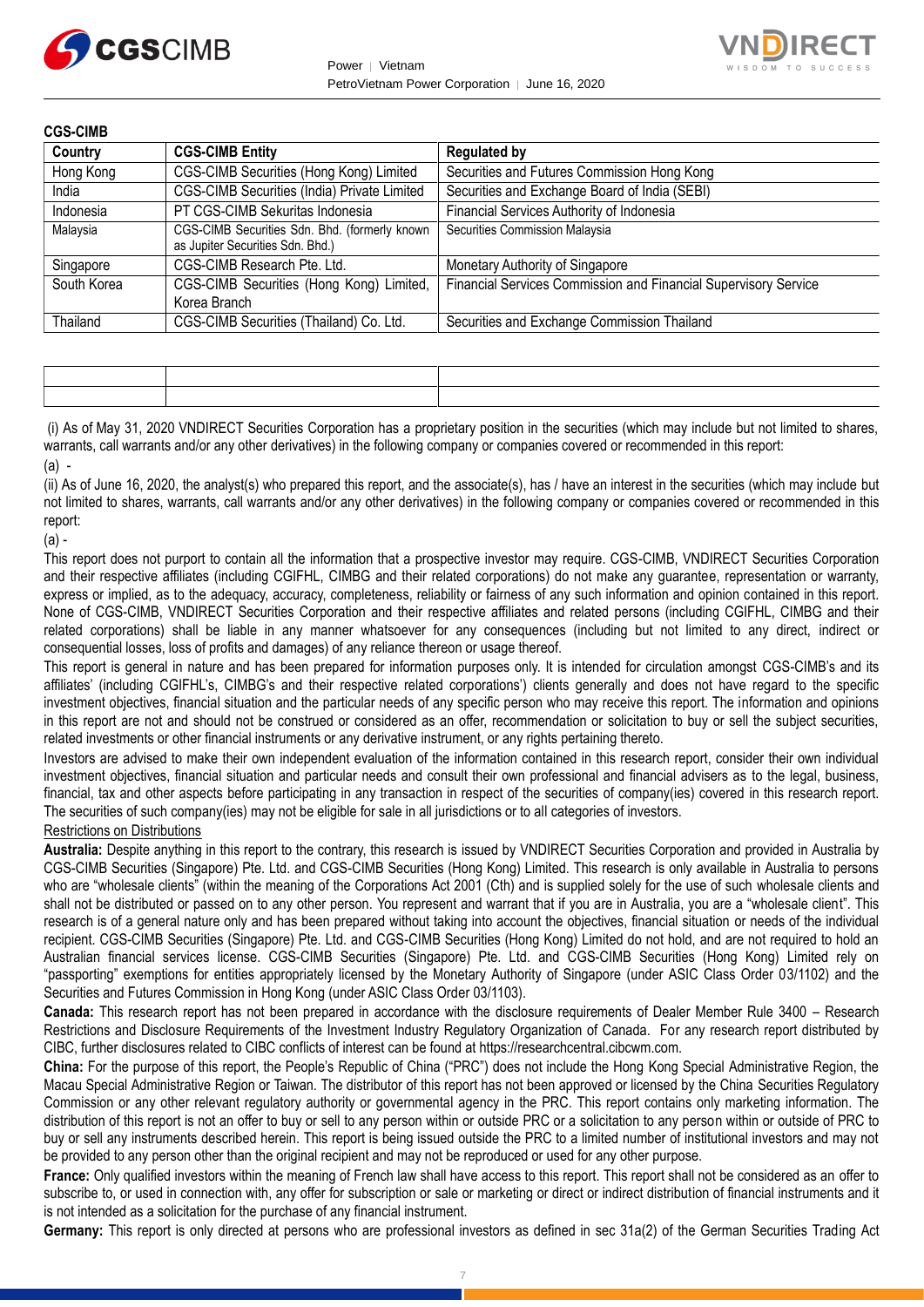



(WpHG). This publication constitutes research of a non-binding nature on the market situation and the investment instruments cited here at the time of the publication of the information.

The current prices/yields in this issue are based upon closing prices from Bloomberg as of the day preceding publication. Please note that neither the German Federal Financial Supervisory Agency (BaFin), nor any other supervisory authority exercises any control over the content of this report. **Hong Kong:** This report is issued and distributed in Hong Kong by CGS-CIMB Securities (Hong Kong) Limited ("CHK") which is licensed in Hong Kong by the Securities and Futures Commission for Type 1 (dealing in securities) and Type 4 (advising on securities) activities. Any investors wishing to purchase or otherwise deal in the securities covered in this report should contact the Head of Sales at CGS-CIMB Securities (Hong Kong) Limited. The views and opinions in this research report are our own as of the date hereof and are subject to change. If the Financial Services and Markets Act of the United Kingdom or the rules of the Financial Conduct Authority apply to a recipient, our obligations owed to such recipient therein are unaffected. CHK has no obligation to update its opinion or the information in this research report.

CHK does not make a market on other securities mentioned in the report.

#### **India:**

This report is issued by VNDIRECT Securities Corporation and distributed in India by CGS-CIMB Securities (India) Private Limited ("CGS-CIMB India"). CGS-CIMB India is a subsidiary of CGS-CIMB Securities International Pte. Ltd. which in turn is a 50:50 joint venture company of CGIFHL and CIMBG. The details of the members of the group of companies of CGS-CIMB can be found at www.cgs-cimb.com, CGIFHL at www.chinastock.com.hk/en/ACG/ContactUs/index.aspx and CIMBG at www.cimb.com/en/who-we-are.html. CGS-CIMB India is registered with the National Stock Exchange of India Limited and BSE Limited as a trading and clearing member (Merchant Banking Number: INM000012037) under the Securities and Exchange Board of India (Stock Brokers and Sub-Brokers) Regulations, 1992. In accordance with the provisions of Regulation 4(g) of the Securities and Exchange Board of India (Investment Advisers) Regulations, 2013, CGS-CIMB India is not required to seek registration with the Securities and Exchange Board of India ("SEBI") as an Investment Adviser. CGS-CIMB India is registered with SEBI (SEBI Registration Number: INZ000209135) as a Research Analyst (INH000000669) pursuant to the SEBI (Research Analysts) Regulations, 2014 ("Regulations").

This report does not take into account the particular investment objectives, financial situations, or needs of the recipients. It is not intended for and does not deal with prohibitions on investment due to law/jurisdiction issues etc. which may exist for certain persons/entities. Recipients should rely on their own investigations and take their own professional advice before investment.

The report is not a "prospectus" as defined under Indian Law, including the Companies Act, 2013, and is not, and shall not be, approved by, or filed or registered with, any Indian regulator, including any Registrar of Companies in India, SEBI, any Indian stock exchange, or the Reserve Bank of India. No offer, or invitation to offer, or solicitation of subscription with respect to any such securities listed or proposed to be listed in India is being made, or intended to be made, to the public, or to any member or section of the public in India, through or pursuant to this report.

The research analysts, strategists or economists principally responsible for the preparation of this research report are segregated from the other activities of CGS-CIMB India and they have received compensation based upon various factors, including quality, accuracy and value of research, firm profitability or revenues, client feedback and competitive factors. Research analysts', strategists' or economists' compensation is not linked to investment banking or capital markets transactions performed or proposed to be performed by CGS-CIMB India or its affiliates.

CGS-CIMB India does not have actual / beneficial ownership of 1% or more securities of the subject company in this research report, at the end of the month immediately preceding the date of publication of this research report. However, since affiliates of CGS-CIMB India are engaged in the financial services business, they might have in their normal course of business financial interests or actual / beneficial ownership of one per cent or more in various companies including the subject company in this research report.

CGS-CIMB India or its associates, may: (a) from time to time, have long or short position in, and buy or sell the securities of the subject company in this research report; or (b) be engaged in any other transaction involving such securities and earn brokerage or other compensation or act as a market maker in the financial instruments of the subject company in this research report or act as an advisor or lender/borrower to such company or may have any other potential conflict of interests with respect to any recommendation and other related information and opinions.

CGS-CIMB India, its associates and the analyst engaged in preparation of this research report have not received any compensation for investment banking, merchant banking or brokerage services from the subject company mentioned in the research report in the past 12 months.

CGS-CIMB India, its associates and the analyst engaged in preparation of this research report have not managed or co-managed public offering of securities for the subject company mentioned in the research report in the past 12 months. The analyst from CGS-CIMB India engaged in preparation of this research report or his/her relative (a) do not have any financial interests in the subject company mentioned in this research report; (b) do not own 1% or more of the equity securities of the subject company mentioned in the research report as of the last day of the month preceding the publication of the research report; (c) do not have any material conflict of interest at the time of publication of the research report.

**Indonesia:** This report is issued by VNDIRECT Securities Corporation and distributed by PT CGS-CIMB Sekuritas Indonesia ("CGS-CIMB Indonesia"). The views and opinions in this research report are not our own but of VNDIRECT Securities Corporation as of the date hereof and are subject to change. CGS-CIMB Indonesia has no obligation to update the opinion or the information in this research report. This report is for private circulation only to clients of CGS-CIMB Indonesia. Neither this report nor any copy hereof may be distributed in Indonesia or to any Indonesian citizens wherever they are domiciled or to Indonesian residents except in compliance with applicable Indonesian capital market laws and regulations.

This research report is not an offer of securities in Indonesia. The securities referred to in this research report have not been registered with the Financial Services Authority (Otoritas Jasa Keuangan) pursuant to relevant capital market laws and regulations, and may not be offered or sold within the territory of the Republic of Indonesia or to Indonesian citizens through a public offering or in circumstances which constitute an offer within the meaning of the Indonesian capital market law and regulations.

**Ireland:** CGS-CIMB is not an investment firm authorised in the Republic of Ireland and no part of this document should be construed as CGS-CIMB acting as, or otherwise claiming or representing to be, an investment firm authorised in the Republic of Ireland.

**Malaysia:** This report is issued by VNDIRECT Securities Corporation and distributed in Malaysia by CGS-CIMB Securities Sdn. Bhd. (formerly known as Jupiter Securities Sdn. Bhd.) ("CGS-CIMB Malaysia") solely for the benefit of and for the exclusive use of our clients. Recipients of this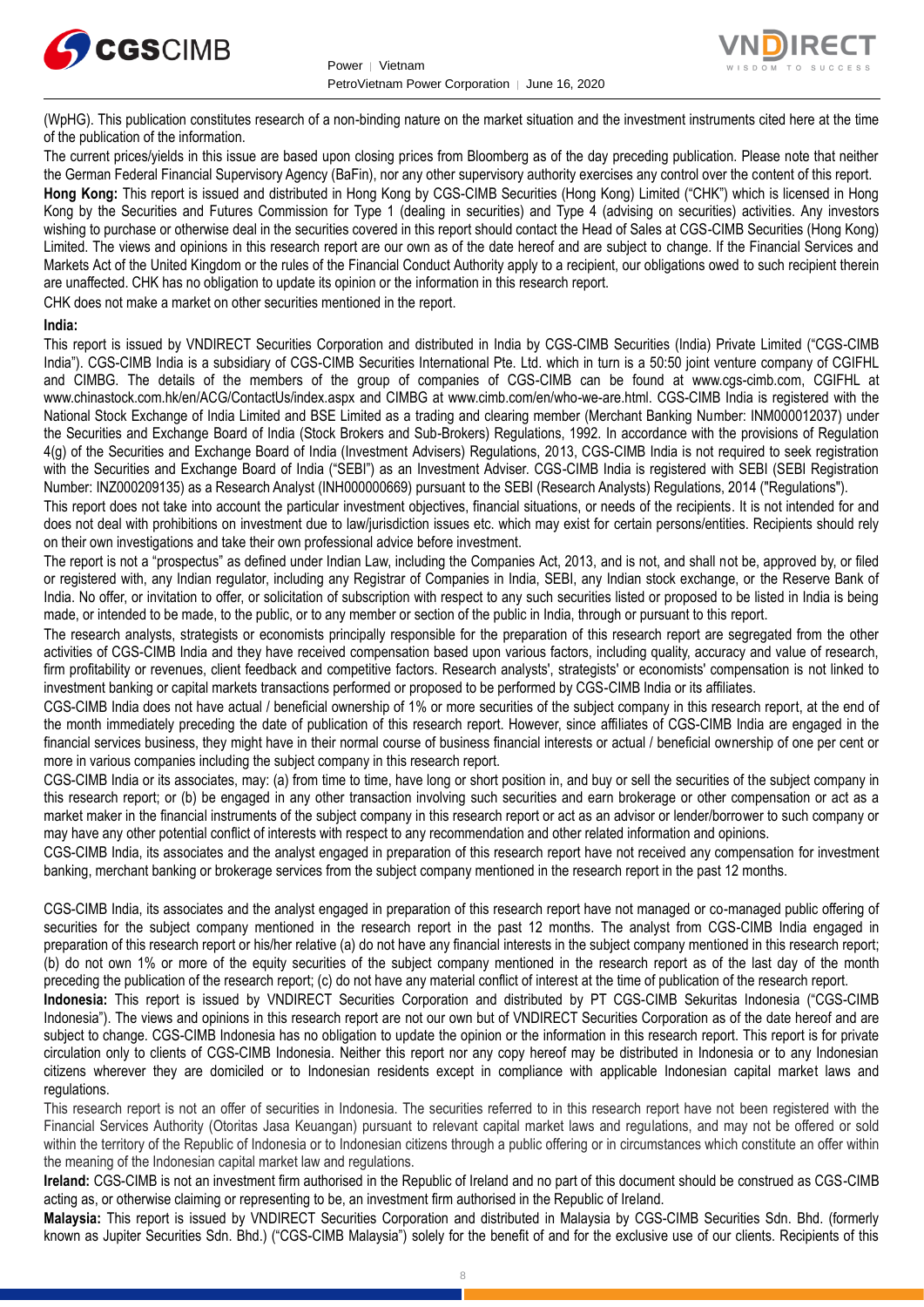



report are to contact CGS-CIMB Malaysia, at 29th Floor Menara CIMB No. 1 Jalan Stesen Sentral 2, Kuala Lumpur Sentral 50470 Kuala Lumpur, Malaysia, in respect of any matters arising from or in connection with this report. CGS-CIMB Malaysia has no obligation to update, revise or reaffirm the opinion or the information in this research report after the date of this report.

**New Zealand:** In New Zealand, this report is for distribution only to persons who are wholesale clients pursuant to section 5C of the Financial Advisers Act 2008.

**Singapore:** This report is issued by VNDIRECT Securities Corporation and distributed by CGS-CIMB Research Pte Ltd ("CGS-CIMBR"). CGS-CIMBR is a financial adviser licensed under the Financial Advisers Act, Cap 110 ("FAA") for advising on investment products, by issuing or promulgating research analyses or research reports, whether in electronic, print or other form. Accordingly CGS-CIMBR is a subject to the applicable rules under the FAA unless it is able to avail itself to any prescribed exemptions.

Recipients of this report are to contact CGS-CIMB Research Pte Ltd, 50 Raffles Place, #16-02 Singapore Land Tower, Singapore in respect of any matters arising from, or in connection with this report. CGS-CIMBR has no obligation to update the opinion or the information in this research report. This publication is strictly confidential and is for private circulation only. If you have not been sent this report by CGS-CIMBR directly, you may not rely, use or disclose to anyone else this report or its contents.

If the recipient of this research report is not an accredited investor, expert investor or institutional investor, CGS-CIMBR accepts legal responsibility for the contents of the report without any disclaimer limiting or otherwise curtailing such legal responsibility. If the recipient is an accredited investor, expert investor or institutional investor, the recipient is deemed to acknowledge that CGS-CIMBR is exempt from certain requirements under the FAA and its attendant regulations, and as such, is exempt from complying with the following :

(a) Section 25 of the FAA (obligation to disclose product information);

(b) Section 27 (duty not to make recommendation with respect to any investment product without having a reasonable basis where you may be reasonably expected to rely on the recommendation) of the FAA;

(c) MAS Notice on Information to Clients and Product Information Disclosure [Notice No. FAA-N03];

(d) MAS Notice on Recommendation on Investment Products [Notice No. FAA-N16];

(e) Section 36 (obligation on disclosure of interest in securities), and

(f) any other laws, regulations, notices, directive, guidelines, circulars and practice notes which are relates to the above, to the extent permitted by applicable laws, as may be amended from time to time, and any other laws, regulations, notices, directive, guidelines, circulars, and practice notes as we may notify you from time to time. In addition, the recipient who is an accredited investor, expert investor or institutional investor acknowledges that a CGS-CIMBR is exempt from Section 27 of the FAA, the recipient will also not be able to file a civil claim against CGS-CIMBR for any loss or damage arising from the recipient's reliance on any recommendation made by CGS-CIMBR which would otherwise be a right that is available to the recipient under Section 27 of the FAA, the recipient will also not be able to file a civil claim against CGS-CIMBR for any loss or damage arising from the recipient's reliance on any recommendation made by CGS-CIMBR which would otherwise be a right that is available to the recipient under Section 27 of the FAA.

CGS-CIMBR, its affiliates and related corporations, their directors, associates, connected parties and/or employees may own or have positions in securities of the company(ies) covered in this research report or any securities related thereto and may from time to time add to or dispose of, or may be materially interested in, any such securities. Further, CGS-CIMBR, its affiliates and its related corporations do and seek to do business with the company(ies) covered in this research report and may from time to time act as market maker or have assumed an underwriting commitment in securities of such company(ies), may sell them to or buy them from customers on a principal basis and may also perform or seek to perform significant investment banking, advisory, underwriting or placement services for or relating to such company(ies) as well as solicit such investment, advisory or other services from any entity mentioned in this report.

As of June 16, 2020,, CGS-CIMBR does not have a proprietary position in the recommended securities in this report.

CGS-CIMBR does not make a market on the securities mentioned in the report.

**South Korea:** This report is issued by VNDIRECT Securities Corporation and distributed in South Korea by CGS-CIMB Securities (Hong Kong) Limited, Korea Branch ("CGS-CIMB Korea") which is licensed as a cash equity broker, and regulated by the Financial Services Commission and Financial Supervisory Service of Korea. In South Korea, this report is for distribution only to professional investors under Article 9(5) of the Financial Investment Services and Capital Market Act of Korea ("FSCMA").

**Spain:** This document is a research report and it is addressed to institutional investors only. The research report is of a general nature and not personalised and does not constitute investment advice so, as the case may be, the recipient must seek proper advice before adopting any investment decision. This document does not constitute a public offering of securities.

CGS-CIMB is not registered with the Spanish Comision Nacional del Mercado de Valores to provide investment services.

**Sweden:** This report contains only marketing information and has not been approved by the Swedish Financial Supervisory Authority. The distribution of this report is not an offer to sell to any person in Sweden or a solicitation to any person in Sweden to buy any instruments described herein and may not be forwarded to the public in Sweden.

**Switzerland:** This report has not been prepared in accordance with the recognized self-regulatory minimal standards for research reports of banks issued by the Swiss Bankers' Association (Directives on the Independence of Financial Research).

**Thailand:** This report is issued by VNDIRECT Securities Corporation and distributed by CGS-CIMB Securities (Thailand) Co. Ltd. ("CGS-CIMB Thailand") based upon sources believed to be reliable (but their accuracy, completeness or correctness is not guaranteed). The statements or expressions of opinion herein were arrived at after due and careful consideration for use as information for investment. Such opinions are subject to change without notice and CGS-CIMB Thailand has no obligation to update the opinion or the information in this research report.

CGS-CIMB Thailand may act or acts as Market Maker, and issuer and offerer of Derivative Warrants and Structured Note which may have the following securities as its underlying securities. Investors should carefully read and study the details of the derivative warrants in the prospectus before making investment decisions.

AAV, ADVANC, AEONTS, AMATA, AOT, AWC, BANPU, BBL, BCH, BCP, BCPG, BDMS, BEC, BEM, BGC, BGRIM, BH, BJC, BPP, BTS, CBG, CENTEL, CHG, CK, CKP, COM7, CPALL, CPF, CPN, DELTA, DTAC, EA, EGCO, EPG, ERW, ESSO, GFPT, GLOBAL, GPSC, GULF, GUNKUL,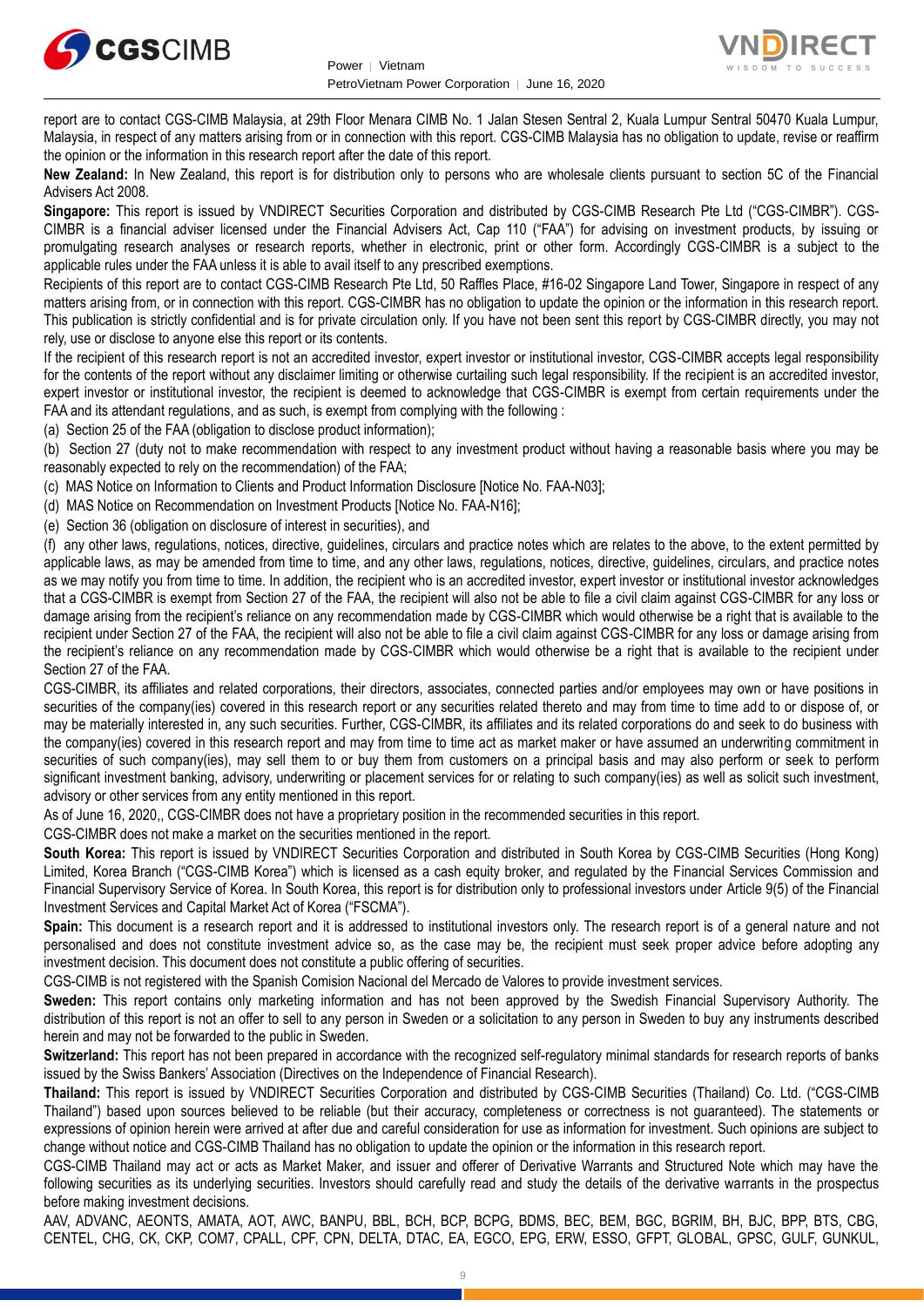



HANA, HMPRO, INTUCH, IRPC, IVL, JAS, JMT, KBANK, KCE, KKP, KTB, KTC, LH, MAJOR, MBK, MEGA, MINT, MTC, ORI, OSP, PLANB, PRM, PSH, PSL, PTG, PTT, PTTEP, PTTGC, QH, RATCH, RS, SAWAD, SCB, SCC, SGP, SPALI, SPRC, STA, STEC, STPI, SUPER, TASCO, TCAP, THAI, THANI, THG, TISCO, TKN, TMB, TOA, TOP, TPIPP, TQM, TRUE, TTW, TU, VGI, WHA, BEAUTY, JMART, LPN, SISB, WORK. **Corporate Governance Report:**

The disclosure of the survey result of the Thai Institute of Directors Association ("IOD") regarding corporate governance is made pursuant to the policy of the Office of the Securities and Exchange Commission. The survey of the IOD is based on the information of a company listed on the Stock Exchange of Thailand and the Market for Alternative Investment disclosed to the public and able to be accessed by a general public investor. The result, therefore, is from the perspective of a third party. It is not an evaluation of operation and is not based on inside information.

The survey result is as of the date appearing in the Corporate Governance Report of Thai Listed Companies. As a result, the survey result may be changed after that date. CGS-CIMB Thailand does not confirm nor certify the accuracy of such survey result.

| <b>Casus</b><br>Range:<br>əcor | 100<br>۵O<br>IJΜ                | .or<br>80<br>へい<br>$\overline{\phantom{a}}$ | 70<br>$\overline{\phantom{a}}$<br>. | $\overline{\phantom{a}}$<br>Relow<br>'U oi | Result<br>$\sim$<br>Nı<br>,,,<br>יוור.<br>u<br> |
|--------------------------------|---------------------------------|---------------------------------------------|-------------------------------------|--------------------------------------------|-------------------------------------------------|
| -<br>Description:              | -voollant<br><b>_</b> ∧Cellerit | 000خ<br>/\nu<br>791                         | Good                                | N/A                                        |                                                 |

**United Arab Emirates:** The distributor of this report has not been approved or licensed by the UAE Central Bank or any other relevant licensing authorities or governmental agencies in the United Arab Emirates. This report is strictly private and confidential and has not been reviewed by, deposited or registered with UAE Central Bank or any other licensing authority or governmental agencies in the United Arab Emirates. This report is being issued outside the United Arab Emirates to a limited number of institutional investors and must not be provided to any person other than the original recipient and may not be reproduced or used for any other purpose. Further, the information contained in this report is not intended to lead to the sale of investments under any subscription agreement or the conclusion of any other contract of whatsoever nature within the territory of the United Arab Emirates.

**United Kingdom and European Economic Area (EEA):** In the United Kingdom and European Economic Area, this material is also being distributed by CGS-CIMB Securities (UK) Limited ("CGS-CIMB UK"). CGS-CIMB UK is authorized and regulated by the Financial Conduct Authority and its registered office is at 27 Knightsbridge, London, SW1X7YB. The material distributed by CGS-CIMB UK has been prepared in accordance with CGS-CIMB's policies for managing conflicts of interest arising as a result of publication and distribution of this material. This material is for distribution only to, and is solely directed at, selected persons on the basis that those persons: (a) are eligible counterparties and professional clients of CGS-CIMB UK; (b) have professional experience in matters relating to investments falling within Article 19(5) of the Financial Services and Markets Act 2000 (Financial Promotion) Order 2005 (as amended, the "Order"), (c) fall within Article 49(2)(a) to (d) ("high net worth companies, unincorporated associations etc") of the Order; (d) are outside the United Kingdom subject to relevant regulation in each jurisdiction, material(all such persons together being referred to as "relevant persons"). This material is directed only at relevant persons and must not be acted on or relied on by persons who are not relevant persons. Any investment or investment activity to which this material relates is available only to relevant persons and will be engaged in only with relevant persons.

This material is categorised as non-independent for the purposes of CGS-CIMB UK and therefore does not provide an impartial or objective assessment of the subject matter and does not constitute independent research. Consequently, this material has not been prepared in accordance with legal requirements designed to promote the independence of research and will not be subject to any prohibition on dealing ahead of the dissemination of research. Therefore, this material is considered a marketing communication.

**United States:** This research report is issued by VNDIRECT Securities Corporation and distributed in the United States of America by CGS-CIMB Securities (USA) Inc, a U.S. registered broker-dealer and a related company of CGS-CIMB Securities Sdn. Bhd. (formerly known as Jupiter Securities Sdn. Bhd.), CGS-CIMB Research Pte Ltd, PT CGS-CIMB Sekuritas Indonesia, CGS-CIMB Securities (Thailand) Co. Ltd, CGS-CIMB Securities (Hong Kong) Limited and CGS-CIMB Securities (India) Private Limited, and is distributed solely to persons who qualify as "U.S. Institutional Investors" as defined in Rule 15a-6 under the Securities and Exchange Act of 1934. This communication is only for Institutional Investors whose ordinary business activities involve investing in shares, bonds, and associated securities and/or derivative securities and who have professional experience in such investments. Any person who is not a U.S. Institutional Investor or Major Institutional Investor must not rely on this communication. The delivery of this research report to any person in the United States of America is not a recommendation to effect any transactions in the securities discussed herein, or an endorsement of any opinion expressed herein. CGS-CIMB Securities (USA) Inc, is a FINRA/SIPC member and takes responsibility for the content of this report. For further information or to place an order in any of the abovementioned securities please contact a registered representative of CGS-CIMB Securities (USA) Inc.

CGS-CIMB Securities (USA) Inc. does not make a market on other securities mentioned in the report.

CGS-CIMB Securities (USA) Inc. has not managed or co-managed a public offering of any of the securities mentioned in the past 12 months.

CGS-CIMB Securities (USA) Inc. has not received compensation for investment banking services from any of the company mentioned in the past 12 months.

CGS-CIMB Securities (USA) Inc. neither expects to receive nor intends to seek compensation for investment banking services from any of the company mentioned within the next 3 months.

**Other jurisdictions:** In any other jurisdictions, except if otherwise restricted by laws or regulations, this report is only for distribution to professional, institutional or sophisticated investors as defined in the laws and regulations of such jurisdictions.

| Distribution of stock ratings and investment banking clients for quarter ended on 31 March 2020 |                            |                                |  |  |  |
|-------------------------------------------------------------------------------------------------|----------------------------|--------------------------------|--|--|--|
| 811 companies under coverage for quarter ended on 31 March 2020                                 |                            |                                |  |  |  |
|                                                                                                 | Distribution (%)<br>Rating | Investment Banking clients (%) |  |  |  |
|                                                                                                 | 60.8%                      | በ 1%                           |  |  |  |
| Holc                                                                                            | 27.6%                      | $0.0\%$                        |  |  |  |
|                                                                                                 | 11.6%                      | 0% (                           |  |  |  |

#### **Spitzer Chart for stock being researched ( 2 year data )**

#### **PetroVietnam Power Corporation (POW VN)**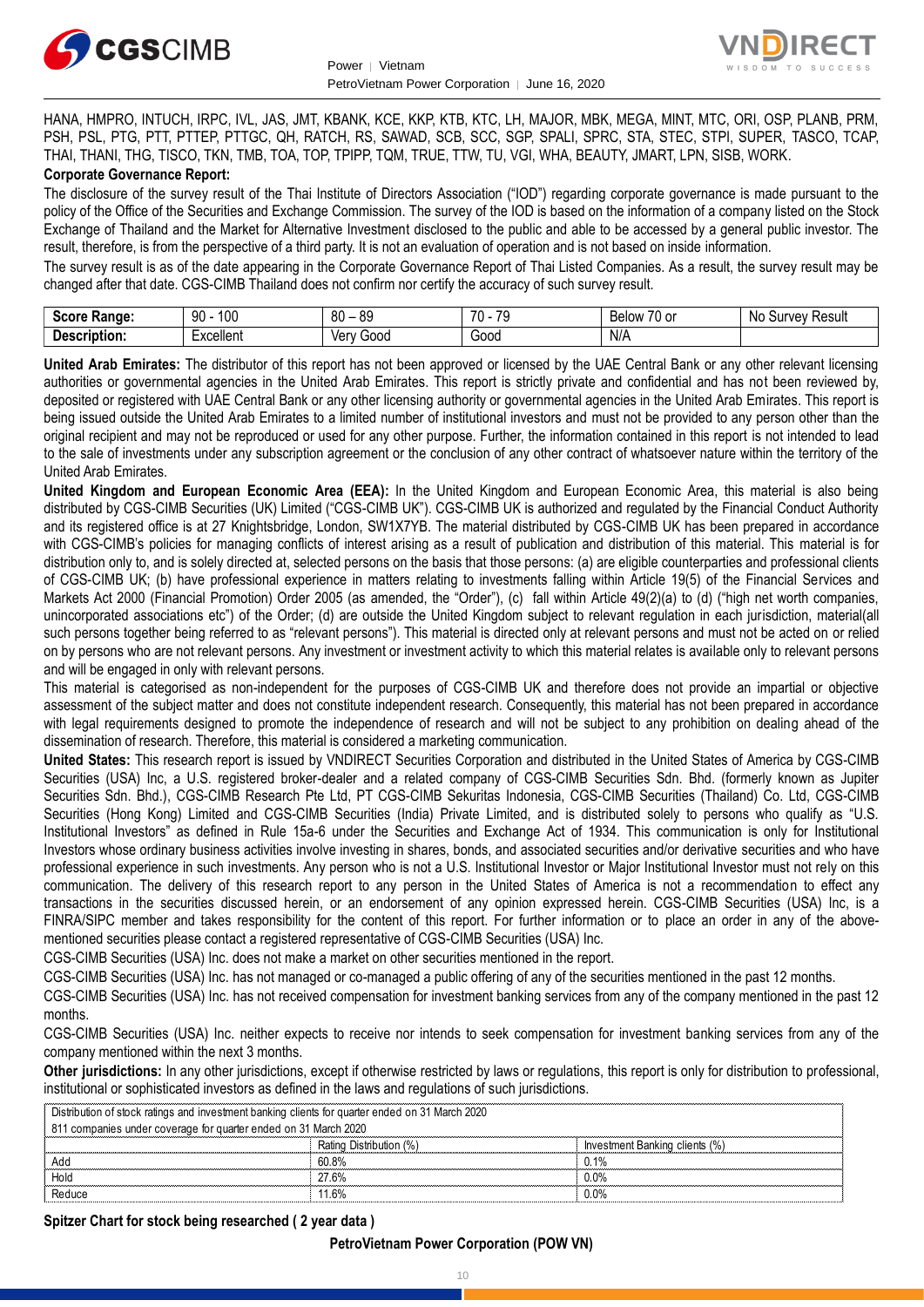

Power │ Vietnam PetroVietnam Power Corporation | June 16, 2020



**-**Price Close

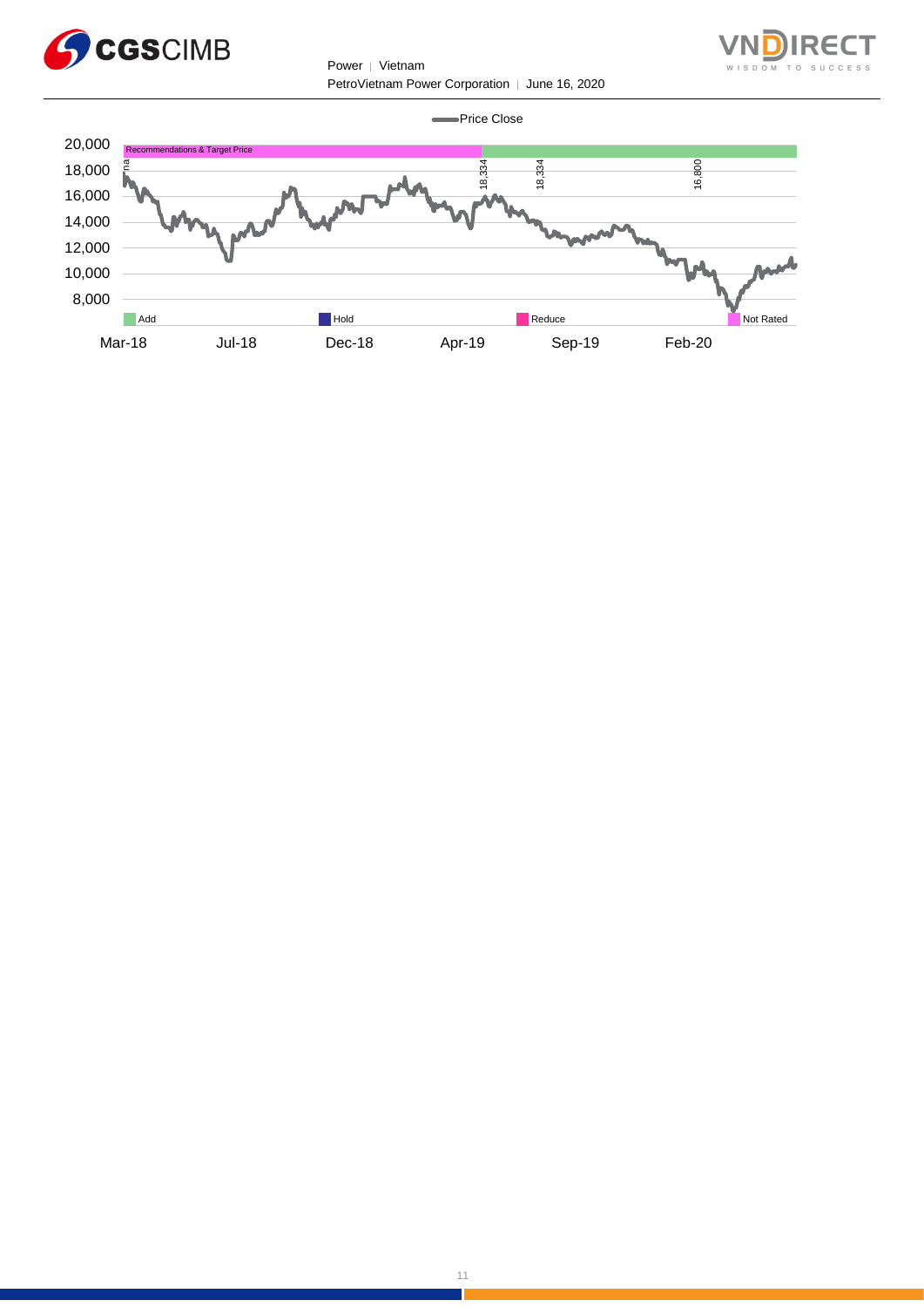



#### **Corporate Governance Report of Thai Listed Companies (CGR). CG Rating by the Thai Institute of Directors Association (Thai IOD) in 2019, Anti-Corruption 2019**

**ADVANC** – Excellent, Certified, **AEONTS** – Good, n/a, **AH** – Very Good, n/a, **AMATA** – Excellent, Declared, **ANAN** – Excellent, Declared, **AOT** – Excellent, n/a, **AP** – Excellent, Certified, **ASP** – Very Good, Certified, **BAM** – not available, n/a, **BANPU** – Excellent, Certified, **BAY** – Excellent, Certified, **BBL** – Very Good, Certified, **BCH** – Good, Certified, **BCP** - Excellent, Certified, **BCPG** – Excellent, Certified, **BDMS** – Very Good, n/a, **BEAUTY** – Good, n/a, **BEC** – Very Good, n/a, **BGRIM** – Very Good, Declared, **BH** - Good, n/a, **BJC** – Very Good, n/a, **BJCHI** – Very Good, Certified, **BLA** – Very Good, Certified, **BPP** – Very Good, Declared, **BR** - Good, n/a, **BTS** - Excellent, Certified, **CBG** – Very Good, n/a, **CCET** – Good, n/a, **CENTEL** – Very Good, Certified, **CHAYO** - Good, n/a, **CHG** – Very Good, Declared, **CK** – Excellent, n/a, **COL** – Excellent, Declared, **CPALL** – Excellent, Certified, **CPF** – Excellent, Certified, **CPN** - Excellent, Certified, **CPNREIT** – not available, n/a, **CRC** – not available, n/a, **DELTA** - Excellent, Declared, **DEMCO** – Excellent, Certified, **DDD** – Very Good, n/a, **DIF** – not available, n/a, **DREIT** – not available, n/a, **DTAC** – Excellent, Certified, **EA** – Excellent, n/a, **ECL** – Very Good, Certified, **EGCO** - Excellent, Certified, **EPG** – Very Good, n/a, **ERW** – Very Good, n/a, **GFPT** - Excellent, Certified, **GGC** – Excellent, Certified, **GLOBAL** – Very Good, n/a, **GLOW** – Very Good, Certified, **GPSC** – Excellent, Certified, **GULF** – Very Good, n/a, **GUNKUL** – Excellent, Certified, **HANA** - Excellent, Certified, **HMPRO** - Excellent, Certified, **HUMAN** – Good, n/a, **ICHI** – Excellent, Declared, **III** – Excellent, n/a, **INTUCH** - Excellent, Certified, **IRPC** – Excellent, Certified, **ITD** – Very Good, n/a, **IVL** - Excellent, Certified, **JASIF** – not available, n/a, **BJC** – Very Good, n/a, **JMT** – Very Good, n/a, **KBANK** - Excellent, Certified, **KCE** - Excellent, Certified, **KKP** – Excellent, Certified, **KSL** – Excellent, Certified, **KTB** - Excellent, Certified, **KTC** – Excellent, Certified, **LH** - Excellent, n/a, **LPN** – Excellent, Certified, **M** – Very Good, Certified, **MACO** – Very Good, n/a, **MAJOR** – Very Good, n/a, **MAKRO** – Excellent, Certified, **MALEE** – Excellent, Certified, **MC** – Excellent, Certified, **MCOT** – Excellent, Certified, **MEGA** – Very Good, n/a, **MINT** - Excellent, Certified, **MK** – Very Good, n/a, **MTC** – Excellent, n/a, **NETBAY** – Very Good, n/a, **OSP** – Very Good, n/a, **PLANB** – Excellent, Certified, **PLAT** – Very Good, Certified, **PR9** – Excellent, n/a, **PSH** – Excellent, Certified, **PSTC** – Very Good, Certified, **PTT** - Excellent, Certified, **PTTEP** - Excellent, Certified, **PTTGC** - Excellent, Certified, **QH** – Excellent, Certified, **RATCH** – Excellent, Certified, **ROBINS** – Excellent, Certified, **RS** – Excellent, n/a, **RSP** – not available, n/a, **S** – Excellent, n/a, **SAPPE** – Very Good, Declared, **SAT** – Excellent, Certified, **SAWAD** – Very Good, n/a, **SC** – Excellent, Certified, **SCB** - Excellent, Certified, **SCC** – Excellent, Certified, **SCN** – Excellent, Certified, **SF** – Good, n/a, **SHR** – not available, n/a, **SIRI** – Very Good, Certified, **SPA** - Good, n/a, **SPALI** - Excellent, n/a, **SPRC** – Excellent, Certified, **STA** – Very Good, Certified, **STEC** – Excellent, n/a, **SVI** – Excellent, Certified, **SYNEX** – Excellent, Certified, **TASCO** – Excellent, Certified, **TCAP** – Excellent, Certified, **THANI** – Excellent, Certified, **TIPCO** – Very Good, Certified, **TISCO** - Excellent, Certified, **TKN** – Very Good, n/a, **TMB** - Excellent, Certified, **TNR** – Very Good, Certified, **TOP** - Excellent, Certified, **TPCH** – Good, n/a, **TPIPP** – Good, n/a, **TRUE** – Excellent, Certified, **TU** – Excellent, Certified, **TVO** – Excellent, Declared, **UNIQ** – not available, n/a, **VGI** – Excellent, Certified, **WHA** – Excellent, Certified, **WHART** – not available, n/a, **WICE** – Excellent, Certified, **WORK** – Good, n/a.

1 CG Score 2019 from Thai Institute of Directors Association (IOD)

2 AGM Level 2018 from Thai Investors Association

3 Companies participating in Thailand's Private Sector Collective Action Coalition Against Corruption programme (Thai CAC) under Thai Institute of Directors (as of November 30, 2018) are categorised into:

companies that have declared their intention to join CAC, and companies certified by CAC.

4 [The Stock Exchange of Thailand : the record of listed companies with corporate sustainable development "Thai sustainability Investment 2018" included:](http://www.set.or.th/sustainable_dev/en/sr/sri/tsi_p1.html)

SET and mai listed companies passed the assessment conducted by the Stock Exchange of Thailand: THSI (SET) and THSI (mai)

SET listed companies passed the assessment conducted by the Dow Jones Sustainability Indices (DJSI)

### **RECOMMENDATION FRAMEWORK**

| <b>Stock Ratings</b>   | <b>Definition:</b>                                                                                                                                                                                                                                                |  |  |
|------------------------|-------------------------------------------------------------------------------------------------------------------------------------------------------------------------------------------------------------------------------------------------------------------|--|--|
| Add                    | The stock's total return is expected to reach 15% or higher over the next 12 months.                                                                                                                                                                              |  |  |
| Hold                   | The stock's total return is expected to be between negative 10% and positive 15% over the next 12 months.                                                                                                                                                         |  |  |
| Reduce                 | The stock's total return is expected to fall below negative 10% over the next 12 months.                                                                                                                                                                          |  |  |
|                        | The total expected return of a stock is defined as the sum of the:(i) percentage difference between the target price and the current price and (ii)<br>the forward net dividend yields of the stock. Stock price targets have an investment horizon of 12 months. |  |  |
| <b>Sector Ratings</b>  | Definition:                                                                                                                                                                                                                                                       |  |  |
| Overweight             | An Overweight rating means stocks in the sector have, on a market cap-weighted basis, a positive absolute<br>recommendation.                                                                                                                                      |  |  |
| Neutral                | A Neutral rating means stocks in the sector have, on a market cap-weighted basis, a neutral absolute recommendation.                                                                                                                                              |  |  |
| Underweight            | An Underweight rating means stocks in the sector have, on a market cap-weighted basis, a negative absolute<br>recommendation.                                                                                                                                     |  |  |
| <b>Country Ratings</b> | Definition:                                                                                                                                                                                                                                                       |  |  |
| Overweight             | An Overweight rating means investors should be positioned with an above-market weight in this country relative to<br>benchmark.                                                                                                                                   |  |  |
| Neutral                | A Neutral rating means investors should be positioned with a neutral weight in this country relative to benchmark.                                                                                                                                                |  |  |
| Underweight            | An Underweight rating means investors should be positioned with a below-market weight in this country relative to<br>benchmark.                                                                                                                                   |  |  |

12

#### **Hien Tran Khanh – Deputy Head of Research** Email: [hien.trankhanh@vndirect.com.vn](mailto:hien.trankhanh@vndirect.com.vn)

**Mai PHAM – Analyst** Email: [mai.phamle@vndirect.com.vn](mailto:mai.phamle@vndirect.com.vn)